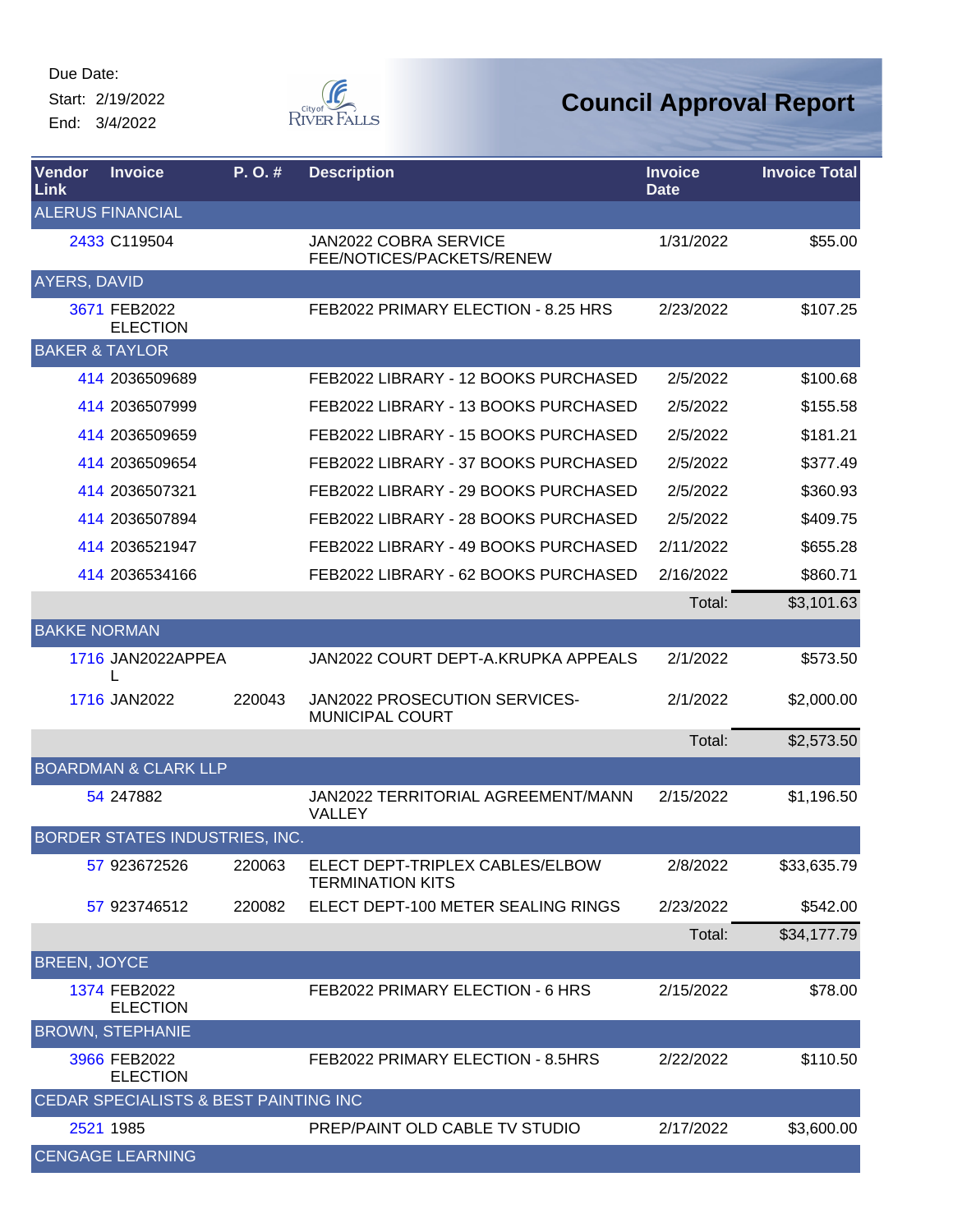Start: 2/19/2022 End: 3/4/2022



| <b>Vendor</b><br>Link | <b>Invoice</b>                                | P. O. # | <b>Description</b>                                         | <b>Invoice</b><br><b>Date</b> | <b>Invoice Total</b> |
|-----------------------|-----------------------------------------------|---------|------------------------------------------------------------|-------------------------------|----------------------|
|                       | 123 77100846                                  |         | FEB2022 LIBRARY - WESTERN 2 PLAN-2<br><b>BOOKS</b>         | 2/2/2022                      | \$45.73              |
|                       | 123 77197410                                  |         | FEB2022 LIBRARY - CHRISTIAN FICTION 3<br>PLAN-2 BOOKS      | 2/8/2022                      | \$48.73              |
|                       |                                               |         |                                                            | Total:                        | \$94.46              |
| CHURCH, SARA E        |                                               |         |                                                            |                               |                      |
|                       | 2391 FEB2022<br><b>ELECTION</b>               |         | FEB2022 PRIMARY ELECTION - 12.25 HRS                       | 2/22/2022                     | \$159.25             |
|                       | COMPUTER INTEGRATION TECHNOLOGY               |         |                                                            |                               |                      |
|                       | 379 322766                                    | 220022  | IT DEPT-MARCH2022 MANAGED BACKUP<br><b>SERVICES</b>        | 3/1/2022                      | \$1,155.00           |
|                       | 379 322916                                    | 220023  | IT DEPT-MARCH2022 MANAGED SERVICES<br><b>AGREEMENT</b>     | 3/1/2022                      | \$3,691.20           |
|                       |                                               |         |                                                            | Total:                        | \$4,846.20           |
|                       | CORPORATE FLEET SERVICES, INC                 |         |                                                            |                               |                      |
|                       | 2786 85408                                    | 220013  | MARCH2022 LEASE PAYMENTS-THREE<br><b>RFPD VEHICLES</b>     | 3/1/2022                      | \$1,007.20           |
|                       | <b>CRYSTEEL TRUCK EQUIPMENT INC</b>           |         |                                                            |                               |                      |
|                       | 1671 FP185088                                 |         | SNOW DEPT-PLOW TRUCK REAR STROBES                          | 1/20/2022                     | \$95.40              |
|                       | 1671 FP185615                                 |         | SNOW DEPT-TAIL GATE SHIELD                                 | 2/18/2022                     | \$302.41             |
|                       |                                               |         |                                                            | Total:                        | \$397.81             |
|                       | DELL CONSTRUCTION CO INC                      |         |                                                            |                               |                      |
|                       | 4487 PAYAPP9-<br><b>FINAL</b>                 | 200200  | RFPD REMODEL/ADDITION-FINAL<br><b>PAYMENT</b>              | 2/22/2022                     | \$169,805.63         |
|                       | DELTA DENTAL OF WISCONISN INC                 |         |                                                            |                               |                      |
|                       | 2572 1738476<br><b>MARCH</b><br><b>RETIRE</b> |         | <b>MARCH RETIREE VISION INSURANCE</b>                      | 3/1/2022                      | \$6.21               |
|                       | 2572 1738475<br><b>MARCHVISION</b>            |         | <b>MARCH 2022 VISION INSURANCE</b>                         | 3/1/2022                      | \$535.41             |
|                       |                                               |         |                                                            | Total:                        | \$541.62             |
| <b>DEMCO INC</b>      |                                               |         |                                                            |                               |                      |
|                       | 577 7076355                                   |         | FEB2022 LIBRARY - CD CASES/PACKAGING<br><b>TAPE/LABELS</b> | 2/4/2022                      | \$116.59             |
| <b>EFTPS</b>          |                                               |         |                                                            |                               |                      |
|                       | 7 74611                                       |         | Payroll Period 02/07/22 - 02/20/22                         | 2/25/2022                     | \$75,923.10          |
|                       | EO JOHNSON CO. INC                            |         |                                                            |                               |                      |
|                       | 98 INV1094796                                 |         | RSI CONNECTOR-RICOH IMC2000 COPIER-<br><b>LIBRARY</b>      | 3/1/2022                      | \$240.00             |
|                       | <b>EXPRESS PERSONNEL SERVICES</b>             |         |                                                            |                               |                      |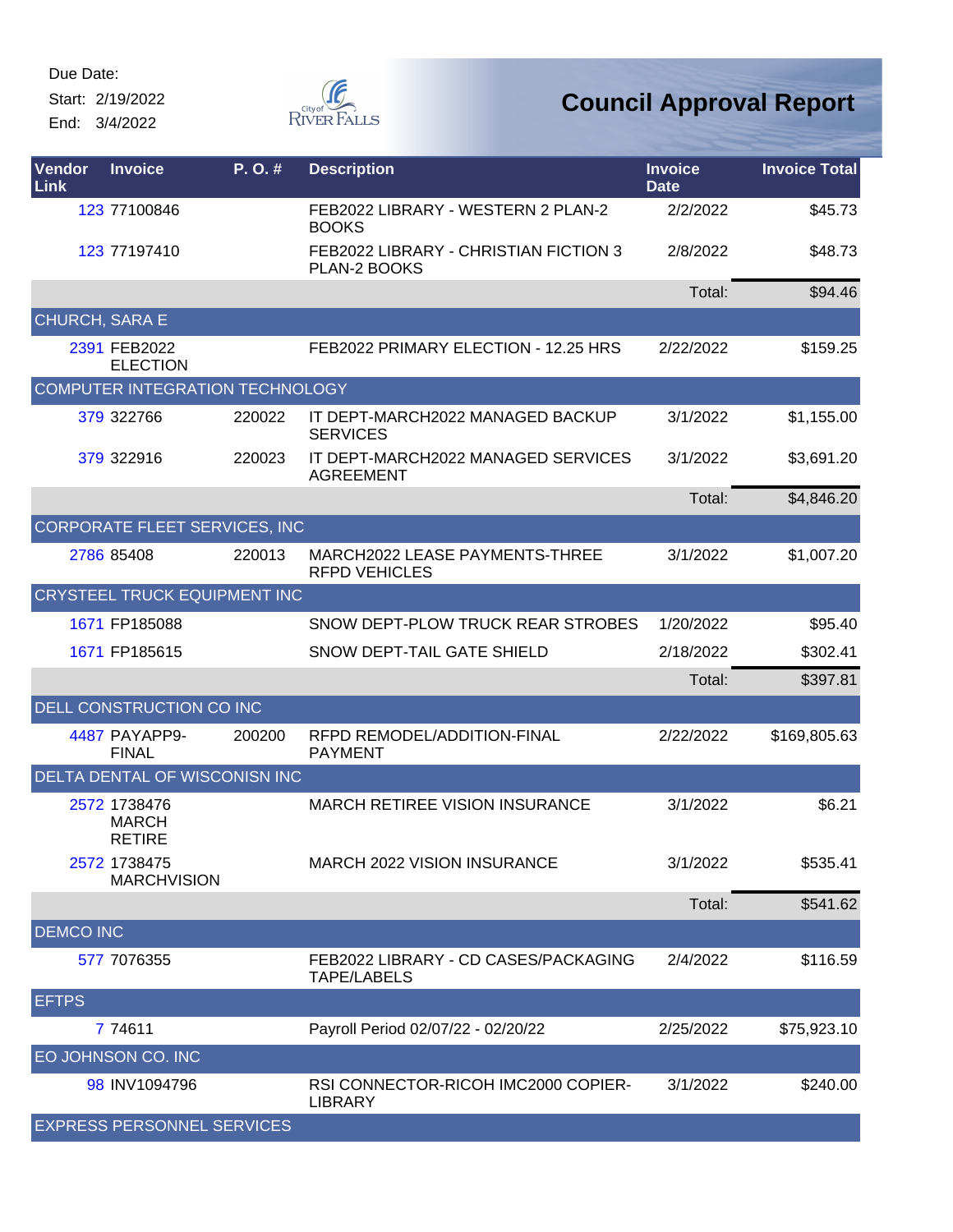Start: 2/19/2022 End: 3/4/2022





| Vendor<br>Link        | <b>Invoice</b>                         | P.O.#  | <b>Description</b>                                           | <b>Invoice</b><br><b>Date</b> | <b>Invoice Total</b> |
|-----------------------|----------------------------------------|--------|--------------------------------------------------------------|-------------------------------|----------------------|
|                       | 109 26773319                           | 220064 | WKEND 2/13/22 J.HEADLEE-<br>10.80HRS/FORESTRY INTERN         | 2/16/2022                     | \$238.14             |
|                       | 109 26812616                           | 220064 | WKEND 2/20/22 J.HEADLEE-10.61 HRS-<br><b>FORESTRY INTERN</b> | 2/23/2022                     | \$233.95             |
|                       | 109 26830750                           | 220064 | 2/27/22 J.HEADLEE 10.71HRS/FORESTRY<br><b>INTERN</b>         | 2/28/2022                     | \$236.16             |
|                       |                                        |        |                                                              | Total:                        | \$708.25             |
|                       | <b>FALKOWSKI, DERRICK</b>              |        |                                                              |                               |                      |
|                       | 3911 FEB2022<br><b>ELECTION</b>        |        | FEB2022 PRIMARY ELECTION - 33.25 HRS                         | 2/23/2022                     | \$496.75             |
|                       | <b>FBG SERVICE CORPORATION</b>         |        |                                                              |                               |                      |
|                       | 364 920386                             | 220069 | <b>CLEANING SERVICES-MULTIPLE DEPTS</b>                      | 2/28/2022                     | \$5,262.50           |
|                       | FIRST NATIONAL BANK - RF SECTION 125   |        |                                                              |                               |                      |
|                       | 6 74 610                               |        | Payroll Period 02/07/22 - 02/20/22                           | 2/25/2022                     | \$3,581.12           |
| <b>GEORGE, JON</b>    |                                        |        |                                                              |                               |                      |
|                       | 2278 MARCHPERDIE<br>M                  |        | MARCH2022 PORTLAND OR TRAVEL PER<br><b>DIEM</b>              | 3/1/2022                      | \$259.00             |
|                       | <b>GIRARD'S BUSINESS SOLUTIONS INC</b> |        |                                                              |                               |                      |
|                       | 1571 2203RIVFALL                       |        | RFMU-CANON CHECK SCANNER<br><b>CONTRACT ONLY</b>             | 3/1/2022                      | \$450.00             |
|                       | 1571 2203RIVFALL-1                     |        | RFMU-2022 MIRROR IMAGE SOFTWARE<br><b>MAINT</b>              | 3/1/2022                      | \$1,960.00           |
|                       |                                        |        |                                                              | Total:                        | \$2,410.00           |
|                       | <b>GORMAN, DANIEL J</b>                |        |                                                              |                               |                      |
|                       | 3349 MARCH2022TR<br><b>AVEL</b>        |        | MARCH2022 ELKHART LAKE TRAVEL PER<br><b>DIEM</b>             | 3/1/2022                      | \$231.22             |
| <b>GRAF, LINNET M</b> |                                        |        |                                                              |                               |                      |
|                       | 3965 FEB2022<br><b>ELECTION</b>        |        | FEB2022 PRIMARY ELECTION - 7.5HRS                            | 2/22/2022                     | \$97.50              |
|                       | <b>GRAPHIC DESIGN INC</b>              |        |                                                              |                               |                      |
|                       | 598 QB41946                            |        | 300 BUSINESS CARDS-<br>PAYNOTTA/HACKNEY                      | 2/14/2022                     | \$60.00              |
| <b>HANKWITZ, LORI</b> |                                        |        |                                                              |                               |                      |
|                       | 4574 FEB2022<br><b>ELECTION</b>        |        | FEB2022 PRIMARY ELECTION - 9 HRS                             | 2/22/2022                     | \$117.00             |
|                       | <b>HEALTH PARTNERS</b>                 |        |                                                              |                               |                      |
|                       | 356 110621303                          |        | <b>MARCH 2022 DENTAL INSURANCE</b>                           | 3/1/2022                      | \$10,894.00          |
|                       | HOKKANEN, DEREK                        |        |                                                              |                               |                      |
|                       | <b>564 MARCH2022TR</b><br>AVEL         |        | MARCH2022 RICE LAKE, WI TRAVEL PER<br>DIEM                   | 3/1/2022                      | \$88.50              |
|                       | HUEBSCH LAUNDRY COMPANY                |        |                                                              |                               |                      |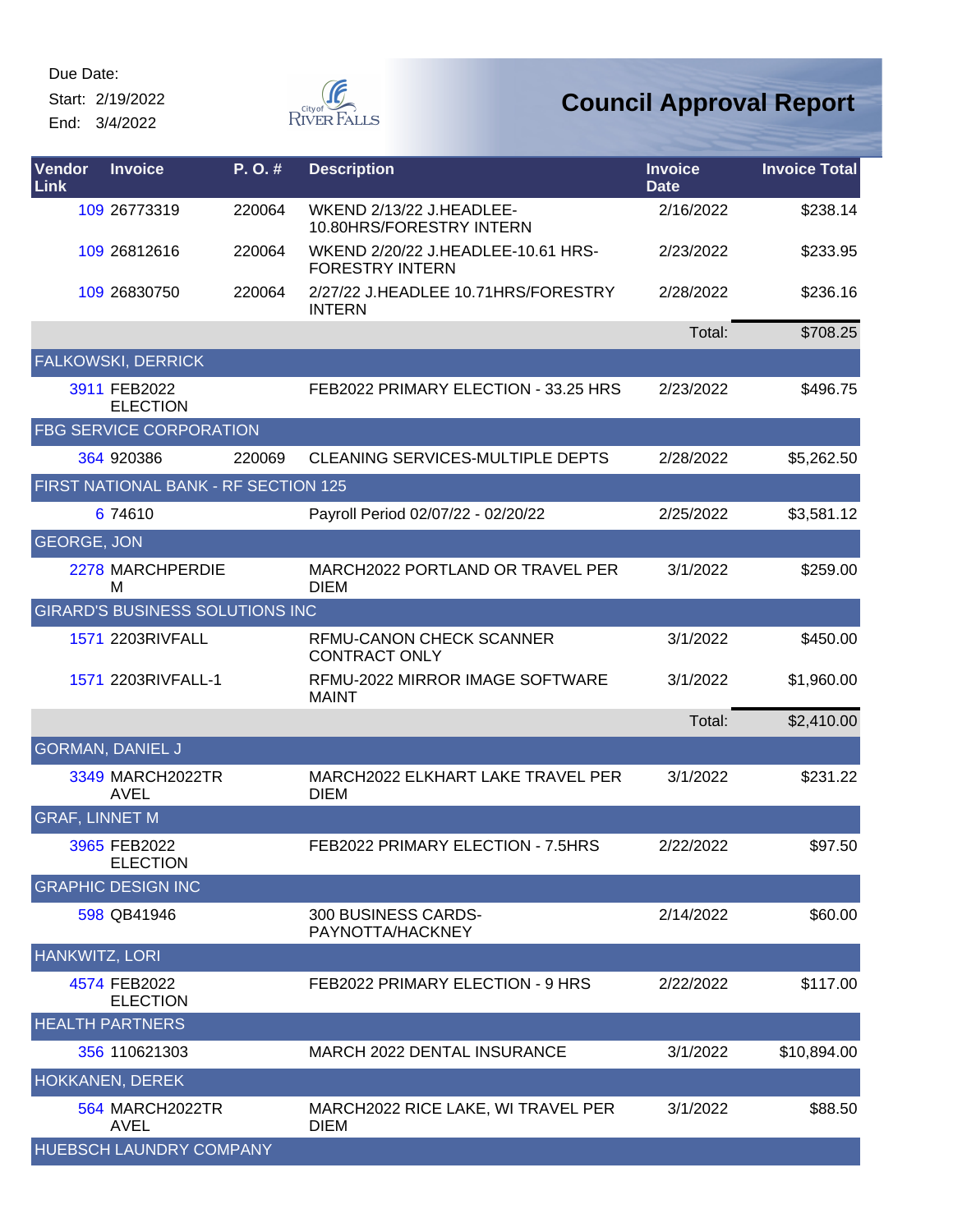Start: 2/19/2022 End: 3/4/2022



| Vendor<br>Link         | <b>Invoice</b>                   | P.O.#  | <b>Description</b>                              | <b>Invoice</b><br><b>Date</b> | <b>Invoice Total</b> |
|------------------------|----------------------------------|--------|-------------------------------------------------|-------------------------------|----------------------|
|                        | 146 20132178                     | 220024 | 2/16/22 LIBRARY RUG SERVICE                     | 2/16/2022                     | \$88.32              |
|                        | 146 10208466                     | 220034 | 2/16/22 PUBLIC WORKS DEPT UNIFORMS              | 2/16/2022                     | \$135.29             |
|                        | 146 10208467                     | 220025 | 2/16/22 WASTEWATER DEPT UNIFORMS                | 2/16/2022                     | \$44.14              |
|                        | 146 10208465                     | 220025 | 2/16/22 WATER DEPT UNIFORMS                     | 2/16/2022                     | \$42.08              |
|                        | 146 10208464                     | 220016 | 2/16/22 ELECTRIC DEPT UNIFORMS                  | 2/16/2022                     | \$299.08             |
|                        | 146 10210707                     | 220016 | 2/23/22 ELECTRIC DEPT UNIFORMS                  | 2/23/2022                     | \$299.08             |
|                        | 146 10210710                     | 220034 | WK 2/23/22 PUBLIC WORKS DEPT<br><b>UNIFORMS</b> | 2/23/2022                     | \$143.76             |
|                        | 146 10210708                     | 220025 | 2/23/22 WATER DEPT UNIFORMS                     | 2/23/2022                     | \$42.08              |
|                        | 146 10210712                     | 220025 | 2/23/22 WASTEWATER DEPT UNIFORMS                | 2/23/2022                     | \$35.67              |
|                        | 146 20133585                     | 220024 | 2/23/22 RFPD RUG SERVICE                        | 2/23/2022                     | \$36.74              |
|                        | 146 20133604                     | 220024 | 2/23/22 PUBLIC WORKS DEPT RUG<br><b>SERVICE</b> | 2/23/2022                     | \$51.45              |
|                        | 146 20133609                     | 220024 | 2/23/22 CITY HALL RUG SERVICE                   | 2/23/2022                     | \$44.14              |
|                        | 146 20133611                     | 220024 | 2/23/22 WASTEWATER DEPT RUG SERVICE             | 2/23/2022                     | \$54.35              |
|                        |                                  |        |                                                 | Total:                        | \$1,316.18           |
|                        |                                  |        | INTERNATIONAL CITY MGMT ASSOC RETIREMENT CORP   |                               |                      |
|                        | 1 74606                          |        | Payroll Period 02/07/22 - 02/20/22              | 2/25/2022                     | \$18,238.52          |
|                        | 1 74607                          |        | Payroll Period 02/07/22 - 02/20/22              | 2/25/2022                     | \$1,639.16           |
|                        |                                  |        |                                                 | Total:                        | \$19,877.68          |
| <b>J&amp;J GIS LLC</b> |                                  |        |                                                 |                               |                      |
|                        | 651 JAN2022                      | 220087 | JAN2022 GIS Contract - 58HRS                    | 2/28/2022                     | \$3,480.00           |
|                        | 651 FEB2022                      | 220087 | FEB2022 GIS Contract-46HRS                      | 2/28/2022                     | \$2,760.00           |
|                        |                                  |        |                                                 | Total:                        | \$6,240.00           |
| JOHNSON, NADINE        |                                  |        |                                                 |                               |                      |
|                        | 3856 FEB2022<br><b>ELECTION</b>  |        | FEB2022 PRIMARY ELECTION - 7.5HRS               | 2/23/2022                     | \$97.50              |
| KAUTH, TOREY           |                                  |        |                                                 |                               |                      |
|                        | 4604 FEB2022<br><b>ELECTION</b>  |        | FEB2022 PRIMARY ELECTION - 8.25 HRS             | 2/23/2022                     | \$107.25             |
|                        | KREIBICH, ELIZABETH ORENE        |        |                                                 |                               |                      |
|                        | 629 FEB2022ELECT<br><b>ION</b>   |        | FEB2022 PRIMARY ELECTION - 6.75HRS              | 2/28/2022                     | \$87.75              |
| <b>KWIK TRIP</b>       |                                  |        |                                                 |                               |                      |
|                        | 172 JAN2022<br><b>MOTOR FUEL</b> |        | JAN2022 MOTOR FUEL STMT                         | 1/31/2022                     | \$12,968.52          |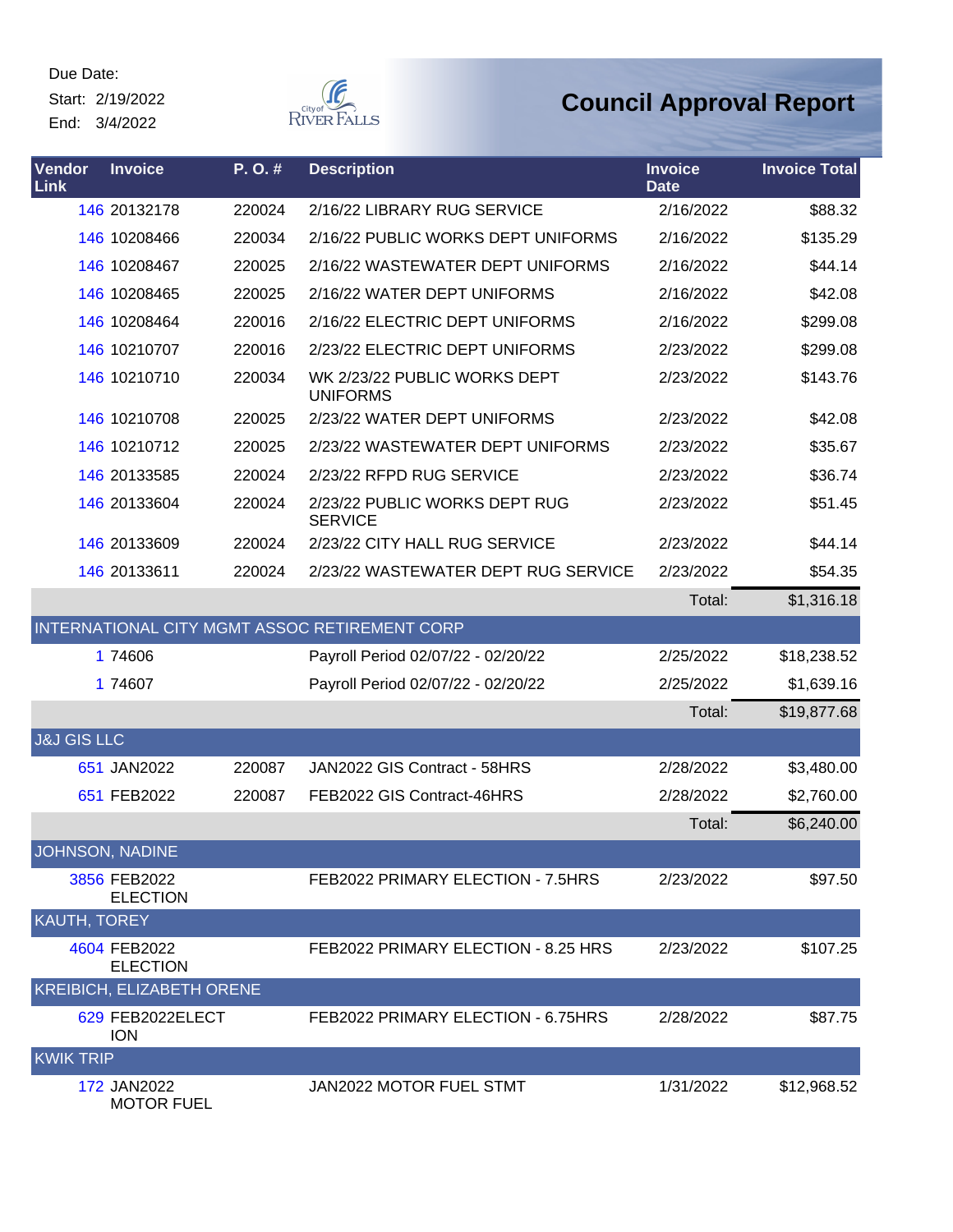Start: 2/19/2022 End: 3/4/2022



| Vendor<br>Link      | <b>Invoice</b>                    | P.O.#  | <b>Description</b>                                           | <b>Invoice</b><br><b>Date</b> | <b>Invoice Total</b> |
|---------------------|-----------------------------------|--------|--------------------------------------------------------------|-------------------------------|----------------------|
|                     | LA RUE, PATRICIA                  |        |                                                              |                               |                      |
|                     | 4702 FEB2022<br><b>ELECTION</b>   |        | FEB2022 PRIMARY ELECTION - 7.5HRS                            | 2/23/2022                     | \$97.50              |
|                     | <b>LANGFORD, JOHN</b>             |        |                                                              |                               |                      |
|                     | 3771 FEB2022<br><b>ELECTION</b>   |        | FEB2022 PRIMARY ELECTION - 14 HRS                            | 2/22/2022                     | \$182.00             |
|                     | <b>LARSON, VIRGINIA</b>           |        |                                                              |                               |                      |
|                     | 3830 FEB2022<br><b>ELECTION</b>   |        | FEB2022 PRIMARY ELECTION - 15 HRS                            | 2/23/2022                     | \$195.00             |
|                     | LEHMAN, CHRISTOPHER PAUL          |        |                                                              |                               |                      |
|                     | 608 FEB2022                       |        | LIBRARY EVENT SPEAKER-REIMBURSE<br><b>TRAVEL COSTS</b>       | 2/17/2022                     | \$124.14             |
| LEICHTLE, KURT      |                                   |        |                                                              |                               |                      |
|                     | 4703 FEB2022<br><b>ELECTION</b>   |        | FEB2022 PRIMARY ELECTION - 9.5HRS                            | 2/23/2022                     | \$123.50             |
|                     | <b>LOFFLER COMPANIES INC</b>      |        |                                                              |                               |                      |
|                     | 182 30945855                      |        | FEB2022 FIRE DEPT KONICA COPIER BASE<br><b>PYMT</b>          | 2/1/2022                      | \$137.51             |
|                     | 182 30945854                      |        | FEB2022 WASTEWATER DEPT KONICA<br><b>COPIER BASE PYMT</b>    | 2/1/2022                      | \$107.45             |
|                     | 182 30945853                      |        | FEB2022 MAILROOM/ADMIN/COURT/CSR<br><b>COPIERS</b>           | 2/1/2022                      | \$594.01             |
|                     | 182 463843094                     |        | FEB2022-PUBLIC WORKS KONICA COPIER<br><b>BASE PYMT/OVER</b>  | 2/1/2022                      | \$210.57             |
|                     | 182 3957367                       |        | FEB2022 FIRE DEPT KONICA COPIER<br><b>OVERAGES</b>           | 2/17/2022                     | \$39.60              |
|                     | 182 3958384                       |        | FEB2022 COURT/CSR KONICA COPIER<br><b>OVERAGES</b>           | 2/18/2022                     | \$65.04              |
|                     | 182 3958478                       |        | FEB2022-MAY2022 KONICA MINOLTA<br><b>COPIER BASE CHARGES</b> | 2/18/2022                     | \$1,368.00           |
|                     | 182 3964010                       |        | FEB2022 WASTEWATER DEPT COPIER<br><b>OVERAGES</b>            | 2/28/2022                     | \$9.65               |
|                     |                                   |        |                                                              | Total:                        | \$2,531.83           |
| <b>LUKE BAUMANN</b> |                                   |        |                                                              |                               |                      |
|                     | 3070 MARCH2022PE<br><b>RDIEM</b>  |        | MARCH 2022 GREEN BAY TRAVEL PER<br><b>DIEM</b>               | 3/1/2022                      | \$122.50             |
|                     | <b>MATTISON CONTRACTORS INC</b>   |        |                                                              |                               |                      |
|                     | 170 4723                          | 220083 | <b>TWO ROLLS OF FLEXAMAT</b>                                 | 2/21/2022                     | \$3,015.00           |
|                     | <b>MEDICA INSURANCE COMPANY</b>   |        |                                                              |                               |                      |
|                     | 4976 750948095702<br><b>MARCH</b> |        | MARCH 2022 HEALTH INSURANCE                                  | 3/1/2022                      | \$159,559.90         |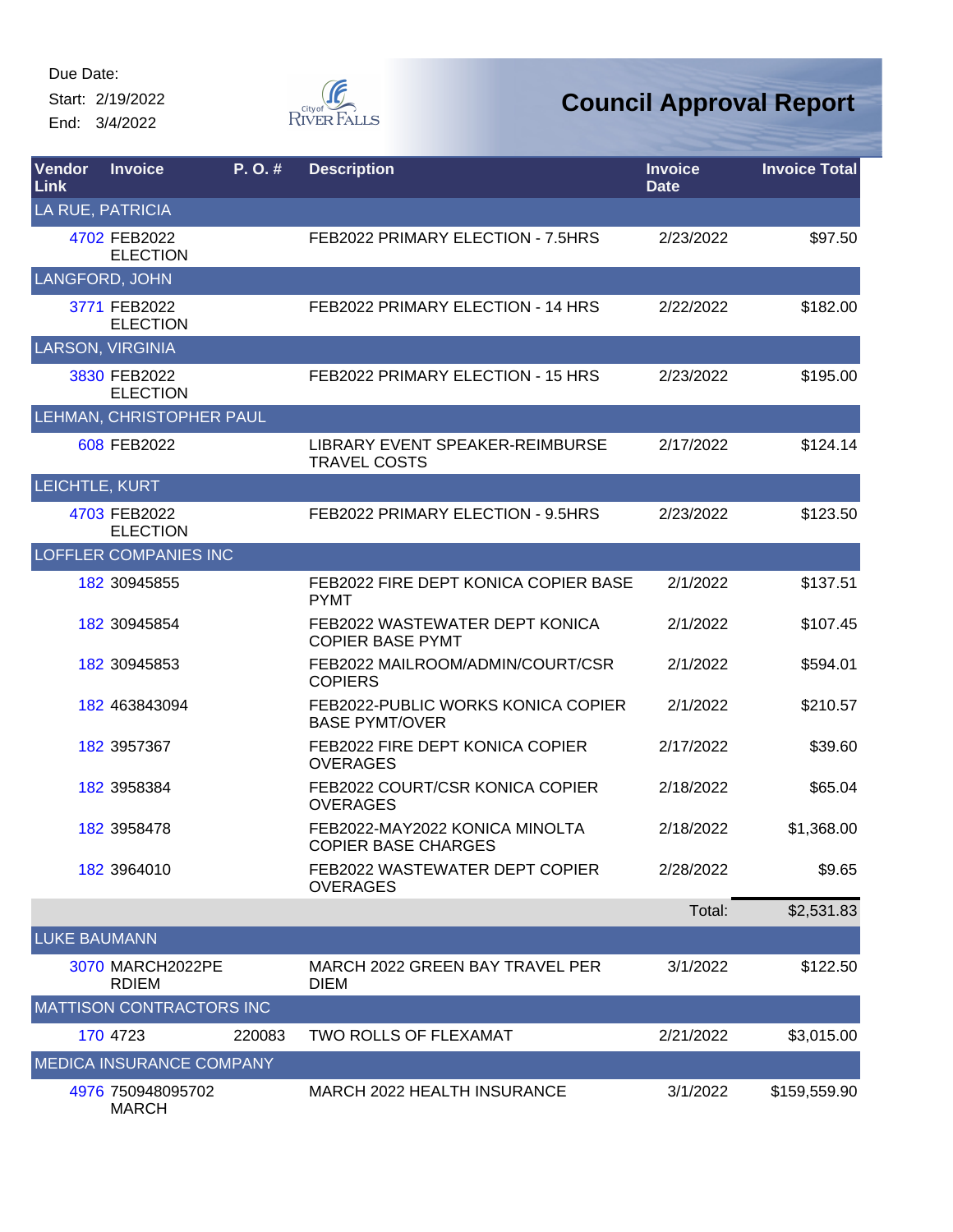Start: 2/19/2022 End: 3/4/2022



| Vendor<br>Link         | <b>Invoice</b>                        | P. O.# | <b>Description</b>                                   | <b>Invoice</b><br><b>Date</b> | <b>Invoice Total</b> |
|------------------------|---------------------------------------|--------|------------------------------------------------------|-------------------------------|----------------------|
|                        |                                       |        | MIDAMERICA ADMINISTRATIVE & RETIREMENT SOLUTIONS     |                               |                      |
|                        | 500 74615                             |        | Payroll Period 2/7/22 - 2/20/22                      | 2/25/2022                     | \$1,393.15           |
| <b>MIDWEST TAPE</b>    |                                       |        |                                                      |                               |                      |
|                        | 409 501626246                         |        | FEB2022 LIBRARY - 7 AUDIOBOOKS<br><b>PURCHASED</b>   | 2/1/2022                      | \$284.93             |
|                        | 409 501662848                         |        | FEB2022 LIBRARY - STARLESS CROWN<br><b>AUDIOBOOK</b> | 2/8/2022                      | \$76.99              |
|                        |                                       |        |                                                      | Total:                        | \$361.92             |
|                        | MILLER, MATTHEW                       |        |                                                      |                               |                      |
|                        | <b>556 MARCH2022TR</b><br><b>AVEL</b> |        | MARCH2022 RICE LAKE, WI TRAVEL PER<br><b>DIEM</b>    | 3/1/2022                      | \$88.50              |
|                        | <b>NICCUM, JACQUELINE</b>             |        |                                                      |                               |                      |
|                        | 3824 FEB2022<br><b>ELECTION</b>       |        | FEB2022 PRIMARY ELECTION - 18 HRS                    | 2/22/2022                     | \$234.00             |
|                        | NORDGREN, JAMES A                     |        |                                                      |                               |                      |
|                        | 4704 FEB2022<br><b>ELECTION</b>       |        | FEB2022 PRIMARY ELECTION - 7.5 HRS                   | 2/23/2022                     | \$97.50              |
|                        | O'CONNELL, CATHRYN                    |        |                                                      |                               |                      |
|                        | 4368 FEB2022<br><b>ELECTION</b>       |        | FEB2022 PRIMARY ELECTION - 6HRS                      | 2/22/2022                     | \$78.00              |
| O'GRADY, JODY          |                                       |        |                                                      |                               |                      |
|                        | 3844 FEB2022<br><b>ELECTION</b>       |        | FEB2022 PRIMARY ELECTION - 6 HRS                     | 2/23/2022                     | \$78.00              |
| <b>OLSON, MARK</b>     |                                       |        |                                                      |                               |                      |
|                        | 3827 FEB2022<br><b>ELECTION</b>       |        | FEB2022 PRIMARY ELECTION - 7.5HRS                    | 2/23/2022                     | \$97.50              |
| <b>PELION BENEFITS</b> |                                       |        |                                                      |                               |                      |
|                        | 5 74609                               |        | Payroll Period 02/07/22 - 02/20/22                   | 2/25/2022                     | \$1,851.10           |
|                        | PIERCE COUNTY TREASURER               |        |                                                      |                               |                      |
|                        | 210 FEB2022TAXC<br>OLL                |        | FEB2022 FIRST INSTALLMENT TAX<br><b>COLLECTION</b>   | 2/16/2022                     | \$4,140.00           |
|                        | 210 FEB2022DOG                        |        | FEB2022 DOG SETTLEMENT/COUNTY<br><b>PORTION</b>      | 2/28/2022                     | \$874.00             |
|                        | 210 FEB2022                           |        | FEB2022 JAIL, DWI & INTERLOCK-COURT<br><b>DEPT</b>   | 2/28/2022                     | \$748.40             |
|                        |                                       |        |                                                      | Total:                        | \$5,762.40           |
|                        | PJ KORTENS AND COMPANY INC            |        |                                                      |                               |                      |
|                        | 3253 10023477                         |        | WWTP-PROGRAMMING LABOR/PLC 3<br><b>COMMUNICATION</b> | 2/18/2022                     | \$450.00             |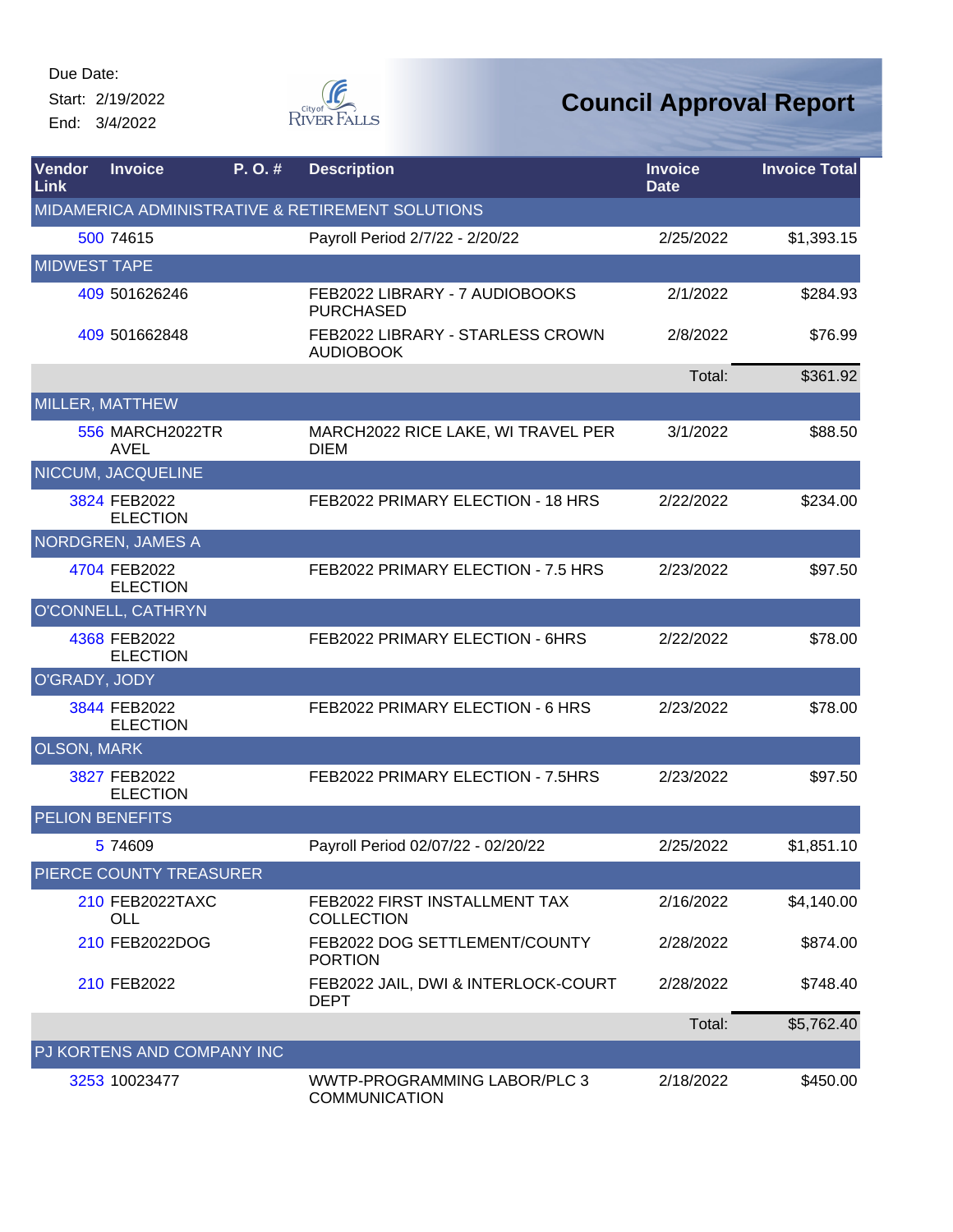Start: 2/19/2022 End: 3/4/2022



| Vendor<br><b>Link</b> | <b>Invoice</b>                          | P.O.#  | <b>Description</b>                                                     | <b>Invoice</b><br><b>Date</b> | <b>Invoice Total</b> |
|-----------------------|-----------------------------------------|--------|------------------------------------------------------------------------|-------------------------------|----------------------|
|                       | PUBLIC SERVICE COMMISSION OF WISCONSIN  |        |                                                                        |                               |                      |
|                       | 216 2201-I-05110                        |        | <b>JAN2022 AUTHORITY TO</b><br><b>CONSTRUCT/WATER TOWER &amp; MAIN</b> | 2/1/2022                      | \$234.83             |
|                       | <b>QUADIENT FINANCE USA INC</b>         |        |                                                                        |                               |                      |
|                       | 4403 JAN2022                            |        | JAN2022 POSTAGE MACHINE FUNDS                                          | 1/27/2022                     | \$2,701.08           |
|                       | QUADIENT LEASING USA INC                |        |                                                                        |                               |                      |
|                       | 4459 N9256036                           |        | <b>DEC2021 POSTAGE MACHINE LEASE</b>                                   | 12/31/2021                    | \$261.54             |
|                       | 4459 N9256036-2                         |        | JAN-FEB2022 POSTAGE MACHINE LEASE                                      | 1/31/2022                     | \$523.08             |
|                       |                                         |        |                                                                        | Total:                        | \$784.62             |
|                       | RAUSCH, KATHRYN                         |        |                                                                        |                               |                      |
|                       | 3774 FEB2022<br><b>ELECTION</b>         |        | FEB2022 PRIMARY ELECTION - 16.5 HRS                                    | 2/23/2022                     | \$247.50             |
|                       | RIVER FALLS POLICE ASSOCIATION          |        |                                                                        |                               |                      |
|                       | 9 74612                                 |        | FEBRUARY 2022 UNION DUES                                               | 2/25/2022                     | \$696.00             |
|                       | RIVER FALLS SENIOR CITIZENS             |        |                                                                        |                               |                      |
|                       | 438 MARCH2022                           |        | <b>MARCH2022 SENIOR CENTER</b>                                         | 3/1/2022                      | \$500.00             |
|                       | <b>RUDESILL, TRAVIS</b>                 |        |                                                                        |                               |                      |
|                       | <b>1574 MARCH2022PE</b><br><b>RDIEM</b> |        | POLICE DEPT-APPLETON WI TRAVEL PER<br><b>DIEM</b>                      | 3/1/2022                      | \$265.50             |
|                       | RURAL ELECTRIC SUPPLY COOPERATIVE       |        |                                                                        |                               |                      |
|                       | 221 826206-00                           | 210190 | ELECT DEPT-3PH PAD TRANSFORMER                                         | 2/17/2022                     | \$20,580.22          |
| <b>SATHER, ALEX</b>   |                                         |        |                                                                        |                               |                      |
|                       | 553 MARCH2022TR<br><b>AVEL</b>          |        | MARCH2022 RICE LAKE, WI TRAVEL PER<br><b>DIEM</b>                      | 3/1/2022                      | \$88.50              |
|                       | <b>SCHMITT, CHERYL</b>                  |        |                                                                        |                               |                      |
|                       | 3908 FEB2022<br><b>ELECTION</b>         |        | FEB2022 PRIMARY ELECTION - 7.5HRS                                      | 2/22/2022                     | \$97.50              |
| <b>SCHMITT, MARK</b>  |                                         |        |                                                                        |                               |                      |
|                       | 3909 FEB2022<br><b>ELECTION</b>         |        | FEB2022 PRIMARY ELECTION - 7.5HRS                                      | 2/22/2022                     | \$97.50              |
|                       | SHORT ELLIOTT HENDRICKSON INC           |        |                                                                        |                               |                      |
|                       | 244 420579                              |        | WATER DEPT-PROJECT HORSESHOE<br><b>WATER ANALYSIS</b>                  | 2/10/2022                     | \$996.74             |
|                       | SHRED-IT US HOLDCO, INC                 |        |                                                                        |                               |                      |
|                       | 2439 8000826824                         | 220086 | JAN2022 MONTHLY SHREDDING SERVICE                                      | 2/28/2022                     | \$230.74             |
|                       | 2439 8001026714                         | 220086 | FEB2022 MONTHLY SHREDDING SERVICE                                      | 2/28/2022                     | \$229.04             |
|                       | 2439 4000040424                         |        | <b>CREDIT-CITY HALL SERVICE</b><br>REFUNDED/NOV2021                    | 2/28/2022                     | $-$ \$55.31          |
|                       |                                         |        |                                                                        | Total:                        | \$404.47             |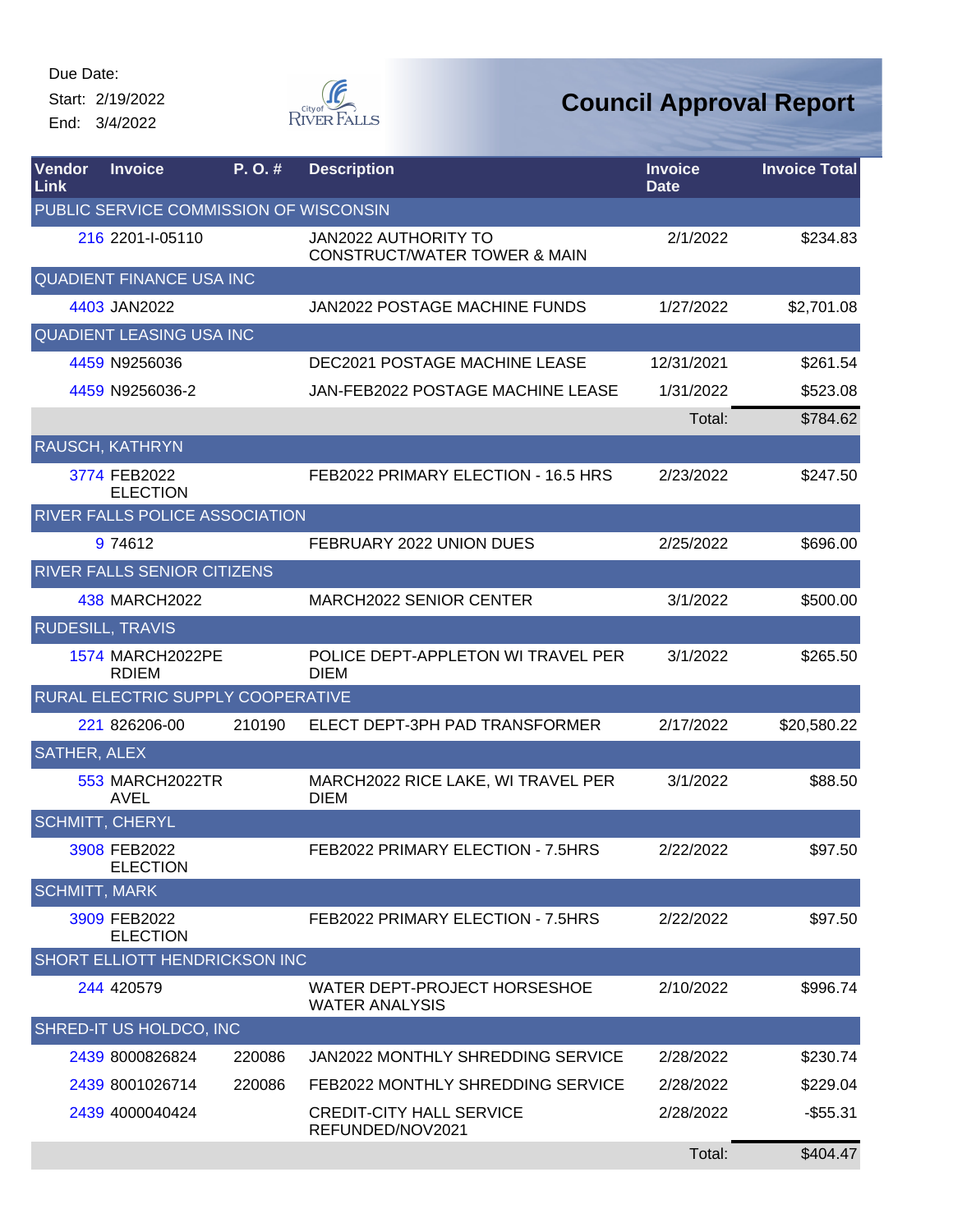Start: 2/19/2022 End: 3/4/2022



| <b>Vendor</b><br>Link | <b>Invoice</b>                           | P. O. # | <b>Description</b>                                   | <b>Invoice</b><br><b>Date</b> | <b>Invoice Total</b> |
|-----------------------|------------------------------------------|---------|------------------------------------------------------|-------------------------------|----------------------|
| <b>SMITH, LUCILLE</b> |                                          |         |                                                      |                               |                      |
|                       | 3962 FEB2022<br><b>ELECTION</b>          |         | FEB2022 PRIMARY ELECTION - 14 HRS                    | 2/23/2022                     | \$182.00             |
|                       | <b>SOMMERS, MARY B</b>                   |         |                                                      |                               |                      |
|                       | 4610 FEB2022<br><b>ELECTION</b>          |         | FEB2022 PRIMARY ELECTION - 9 HRS                     | 2/22/2022                     | \$117.00             |
|                       | <b>SPAFFORD, MARK</b>                    |         |                                                      |                               |                      |
|                       | 4705 FEB2022<br><b>ELECTION</b>          |         | FEB2022 PRIMARY ELECTION - 8.5HRS                    | 2/22/2022                     | \$110.50             |
|                       | <b>SQUIRE, MARGUERITE</b>                |         |                                                      |                               |                      |
|                       | 3833 FEB2022<br><b>ELECTION</b>          |         | FEB2022 PRIMARY ELECTION - 8.5HRS                    | 2/22/2022                     | \$110.50             |
|                       | <b>ST CROIX COUNTY CLERK</b>             |         |                                                      |                               |                      |
|                       | 650 FEB2022DOGS                          |         | FEB2022 DOG SETTLEMENT/COUNTY<br><b>PORTION</b>      | 2/28/2022                     | \$318.50             |
|                       | <b>ST CROIX COUNTY TREASURER</b>         |         |                                                      |                               |                      |
|                       | 252 FEB2022                              |         | FEB2022 JAIL, DWI & INTERLOCK-COURT<br><b>DEPT</b>   | 2/28/2022                     | \$130.00             |
|                       | ST CROIX VALLEY NATURAL GAS CO           |         |                                                      |                               |                      |
|                       | 255 JAN20221                             |         | JAN2022 NATURAL GAS BILL                             | 1/31/2022                     | \$19,053.37          |
|                       | <b>STAMMERS, CAROLINE</b>                |         |                                                      |                               |                      |
|                       | 4577 FEB2022<br><b>ELECTION</b>          |         | FEB2022 PRIMARY ELECTION - 13.75 HRS                 | 2/23/2022                     | \$178.75             |
|                       | <b>STAPLES INC - VT</b>                  |         |                                                      |                               |                      |
|                       | 2376 DET10146807/F<br>EB2022             |         | FEB2022 OFFICE SUPPLIES/VARIOUS CITY<br><b>DEPTS</b> | 2/28/2022                     | \$879.03             |
| <b>STATE OF WI</b>    |                                          |         |                                                      |                               |                      |
|                       | 259 FEB2022                              |         | FEB2022 PENALTY ASSESSMENTS-COURT<br><b>DEPT</b>     | 2/28/2022                     | \$2,177.35           |
|                       |                                          |         | STATE OF WI DEPT OF EMPLOYEE TRUST FUNDS             |                               |                      |
|                       | 11 74613                                 |         | FEBRUARY 2022 WRS                                    | 2/25/2022                     | \$91,188.92          |
|                       | STATE OF WI, DEPT OF CHILDREN & FAMILIES |         |                                                      |                               |                      |
|                       | 328 74614                                |         | Payroll Period 02/07/22 - 02/20/22<br>REMIT#7747159  | 2/25/2022                     | \$340.31             |
|                       | 328 74614-1                              |         | Payroll period 2/7/22 - 2/20/22 remit#6809900        | 2/25/2022                     | \$4.50               |
|                       |                                          |         |                                                      | Total:                        | \$344.81             |
|                       | <b>STEVENS ENGINEERS INC</b>             |         |                                                      |                               |                      |
|                       | 791 12462                                | 210287  | THROUGH JAN2022 - WELLS PARK<br>SIDEWALK PROJECT     | 2/9/2022                      | \$1,859.00           |
|                       | STUART C IRBY TOOL AND SAFETY            |         |                                                      |                               |                      |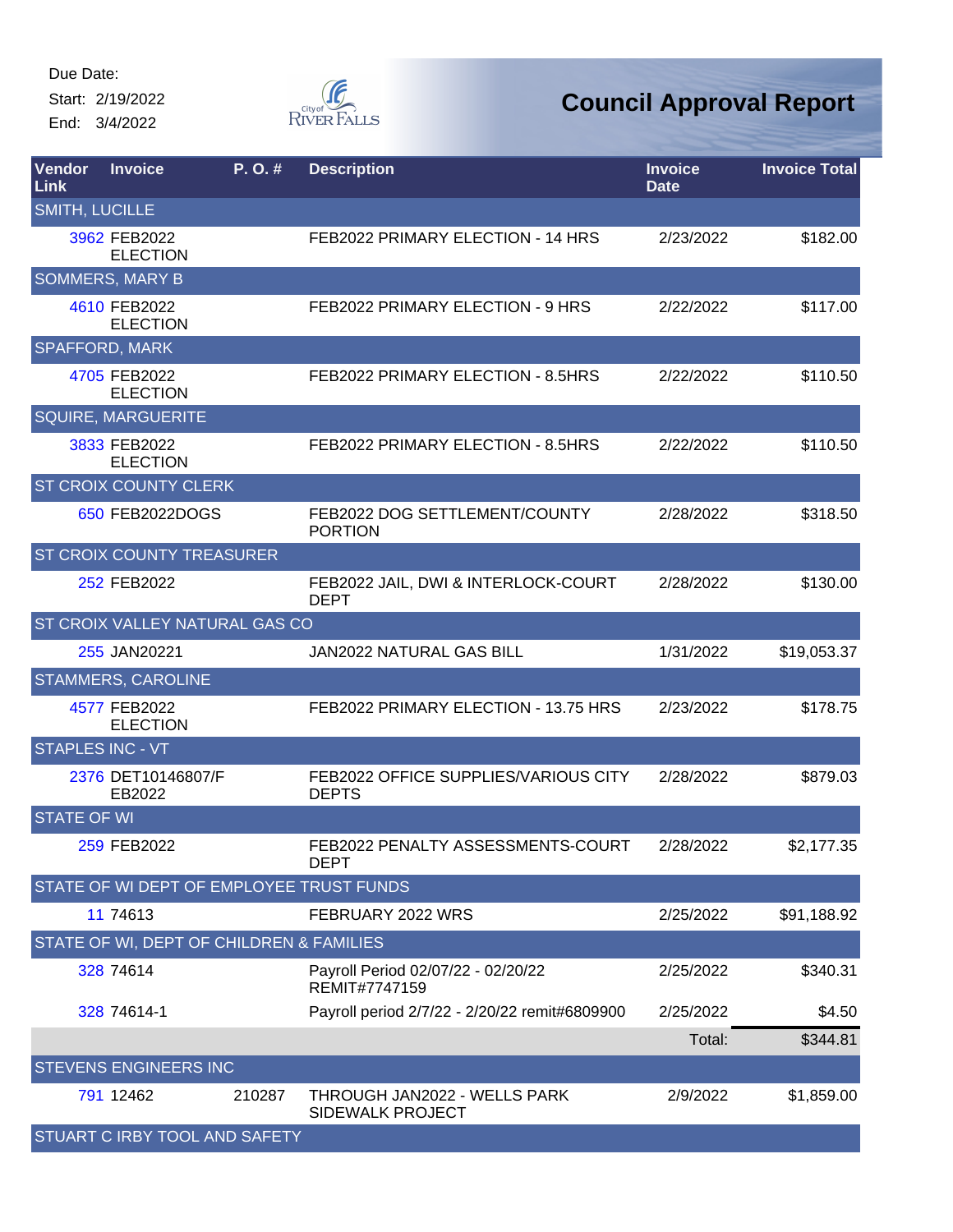Start: 2/19/2022

End: 3/4/2022



| Vendor<br>Link          | <b>Invoice</b>                         | P. O. # | <b>Description</b>                                           | <b>Invoice</b><br><b>Date</b> | <b>Invoice Total</b> |
|-------------------------|----------------------------------------|---------|--------------------------------------------------------------|-------------------------------|----------------------|
|                         | 156 S012719220.00 220003<br>1          |         | ELECT DEPT- PRIMARY 15KV CABLE                               | 2/1/2022                      | \$49,378.36          |
|                         | 156 S012725648.00<br>3                 | 210348  | ELECT DEPT-SAFETY ITEMS-GROUNDING<br><b>MAT W/CONNECTOR</b>  | 2/17/2022                     | \$1,269.15           |
|                         | 156 S012704580.00 210333<br>2          |         | ELECT DEPT-12 WIRED 13T SOCKETS                              | 2/18/2022                     | \$4,094.40           |
|                         |                                        |         |                                                              | Total:                        | \$54,741.91          |
|                         | TK ELEVATOR CORP                       |         |                                                              |                               |                      |
|                         | 599 3006433269                         |         | PUBLIC SAFETY BLDG-FEB TO APRIL2022<br><b>ELEVATOR MAINT</b> | 2/8/2022                      | \$748.33             |
| <b>T-MOBILE USA INC</b> |                                        |         |                                                              |                               |                      |
|                         | 269 952886095/FEB<br>2022              |         | JAN2022 LIBRARY MOBILE INTERNET<br><b>CHARGES</b>            | 2/1/2022                      | \$344.40             |
| TRACY, JODI L           |                                        |         |                                                              |                               |                      |
|                         | 3902 FEB2022<br><b>ELECTION</b>        |         | FEB2022 PRIMARY ELECTION - 26.5HRS                           | 2/22/2022                     | \$381.50             |
| <b>TRAVELERS</b>        |                                        |         |                                                              |                               |                      |
|                         | 3027 MARCH2022PY<br>МT                 |         | 2021-2022 WORKERS<br>COMP/UMBRELLA/AUTO/COMMERCIAL           | 3/1/2022                      | \$89,239.00          |
|                         | TRILOGY CONSULTING, LLC                |         |                                                              |                               |                      |
|                         | 454 1301                               | 200112  | FEB2022 BIOSOLIDS FACILITY FINANCIAL<br><b>ANALYSIS</b>      | 2/28/2022                     | \$522.50             |
|                         | UNITED OF OMAHA LIFE INSURANCE COMPANY |         |                                                              |                               |                      |
|                         | 4915 1323417934<br><b>MARCH</b>        |         | MARCH 2022 LIFE/AD&D/LTD/DIS                                 | 3/1/2022                      | \$6,407.20           |
|                         | <b>US GEOLOGICAL SURVEY</b>            |         |                                                              |                               |                      |
|                         | 1905 90955480                          |         | OCT2021-SEPT2022 KINNI RIVER<br><b>GAUGING/SHARED EXPENS</b> | 3/1/2022                      | \$4,550.00           |
|                         | <b>WEISHAAR, RONALD</b>                |         |                                                              |                               |                      |
|                         | 2825 DAVIDPAYNOT<br>TA                 |         | CDL TESTING FOR DAVID PAYNOTTA                               | 3/1/2022                      | \$150.00             |
| WELD RILEY, S.C.        |                                        |         |                                                              |                               |                      |
|                         | 301 68185                              |         | JAN2022 AGENDAS &<br><b>MEETINGS/ATTORNEY FEES</b>           | 2/1/2022                      | \$828.00             |
|                         | 301 68187                              |         | JAN2022 PROJECT AMCON/ATTORNEY<br>FEES                       | 2/1/2022                      | \$378.00             |
|                         | 301 68186                              |         | JAN2022 GENERAL ADVICE/ATTORNEY<br><b>FEES</b>               | 2/1/2022                      | \$4,239.66           |
|                         |                                        |         |                                                              | Total:                        | \$5,445.66           |
|                         | WI DEPARTMENT OF REVENUE               |         |                                                              |                               |                      |
|                         | 3 74608                                |         | Payroll Period 02/07/22 - 02/20/22                           | 2/25/2022                     | \$12,161.36          |